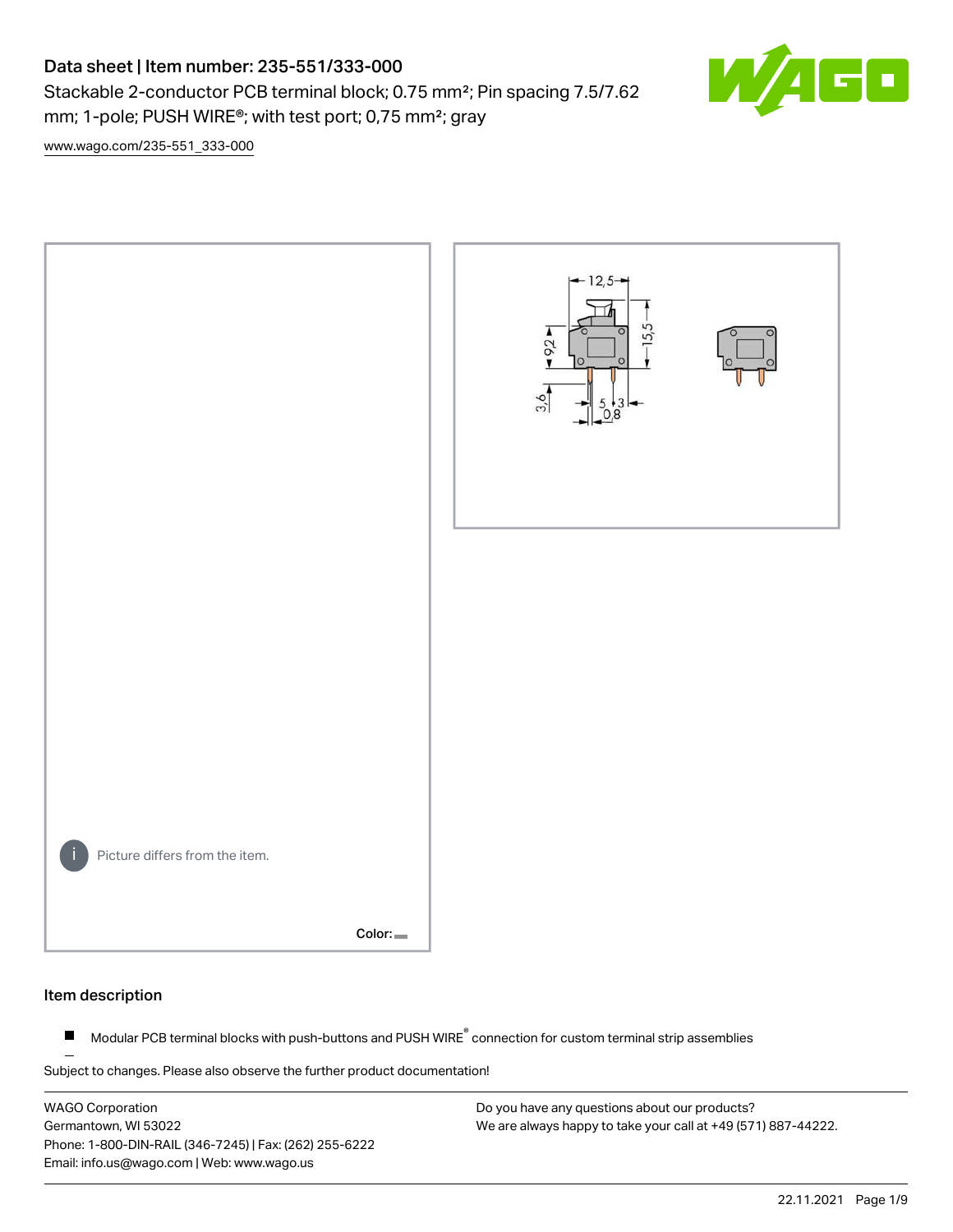

- **Double-wire connection for commoning signals**
- $\blacksquare$ Push-in termination of solid conductors
- Easy conductor removal via push-button  $\blacksquare$
- $\blacksquare$ Set to metric or inch pin spacing by compressing PCB terminal strips or pulling them apart
- $\blacksquare$ Also available with a test slot

# Data

# Notes

| Variants: | Other colors                                                     |
|-----------|------------------------------------------------------------------|
|           | Other versions (or variants) can be requested from WAGO Sales or |
|           | configured at https://configurator.wago.com/                     |

# Electrical data

# IEC Approvals

| Ratings per                 | IEC/EN 60664-1                                                       |
|-----------------------------|----------------------------------------------------------------------|
| Rated voltage (III / 3)     | 400 V                                                                |
| Rated surge voltage (III/3) | 6 <sub>kV</sub>                                                      |
| Rated voltage (III/2)       | 400 V                                                                |
| Rated surge voltage (III/2) | 6 <sub>kV</sub>                                                      |
| Nominal voltage (II/2)      | 800 V                                                                |
| Rated surge voltage (II/2)  | 6 <sub>kV</sub>                                                      |
| Rated current               | 10A                                                                  |
| Legend (ratings)            | (III / 2) $\triangleq$ Overvoltage category III / Pollution degree 2 |

# UL Approvals

| Approvals per                  | UL 1059 |
|--------------------------------|---------|
| Rated voltage UL (Use Group B) | 300 V   |
| Rated current UL (Use Group B) | 10 A    |
| Rated voltage UL (Use Group D) | 300 V   |
| Rated current UL (Use Group D) | 10 A    |

# CSA Approvals

| Approvals per                   |       |
|---------------------------------|-------|
| Rated voltage CSA (Use Group B) | 300 V |
| Rated current CSA (Use Group B) | 10 A  |

.<br>Subject to changes. Please also observe the further product documentation!

| <b>WAGO Corporation</b>                                | Do you have any questions about our products?                 |
|--------------------------------------------------------|---------------------------------------------------------------|
| Germantown, WI 53022                                   | We are always happy to take your call at +49 (571) 887-44222. |
| Phone: 1-800-DIN-RAIL (346-7245)   Fax: (262) 255-6222 |                                                               |
| Email: info.us@wago.com   Web: www.wago.us             |                                                               |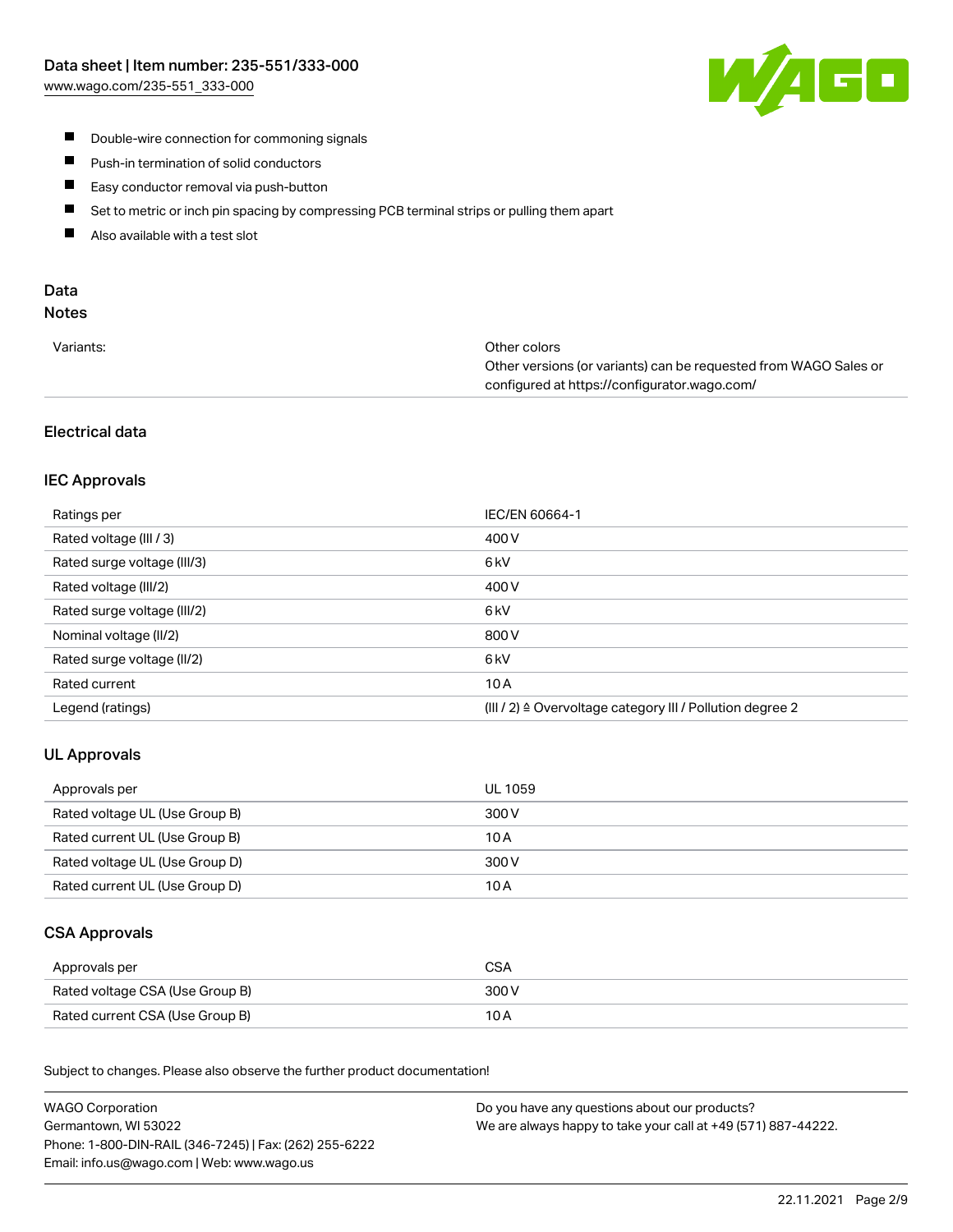

# Connection data

| Total number of connection points |  |
|-----------------------------------|--|
| Total number of potentials        |  |
| Number of connection types        |  |
| Number of levels                  |  |

# Connection 1

| Connection technology                 | PUSH WIRE                              |
|---------------------------------------|----------------------------------------|
| Actuation type                        | Push-button                            |
| Solid conductor                       | $0.20.75$ mm <sup>2</sup> / 24  18 AWG |
| Strip length                          | $910$ mm $/0.350.39$ inch              |
| Conductor connection direction to PCB | 0°                                     |
| Number of poles                       |                                        |

# Physical data

| Pin spacing                          | 7.5/7.62 mm / 0.295/0.3 inch |
|--------------------------------------|------------------------------|
| Width                                | 7.5 mm / 0.295 inch          |
| Height                               | 19.1 mm / 0.752 inch         |
| Height from the surface              | 15.5 mm / 0.61 inch          |
| Depth                                | 12.5 mm / 0.492 inch         |
| Solder pin length                    | $3.6 \,\mathrm{mm}$          |
| Solder pin dimensions                | $0.8 \times 0.4$ mm          |
| Drilled hole diameter with tolerance | 1 <sup>(+0.1)</sup> mm       |

# PCB contact

| <b>PCB Contact</b>                  | THT                                 |
|-------------------------------------|-------------------------------------|
| Solder pin arrangement              | within the terminal block (in-line) |
| Number of solder pins per potential |                                     |

### Material data

| Color                       | gray                              |
|-----------------------------|-----------------------------------|
| Material group              |                                   |
| Insulation material         | Polyamide (PA66)                  |
| Flammability class per UL94 | V0                                |
| Clamping spring material    | Chrome nickel spring steel (CrNi) |

Subject to changes. Please also observe the further product documentation!

| <b>WAGO Corporation</b>                                | Do you have any questions about our products?                 |
|--------------------------------------------------------|---------------------------------------------------------------|
| Germantown, WI 53022                                   | We are always happy to take your call at +49 (571) 887-44222. |
| Phone: 1-800-DIN-RAIL (346-7245)   Fax: (262) 255-6222 |                                                               |
| Email: info.us@wago.com   Web: www.wago.us             |                                                               |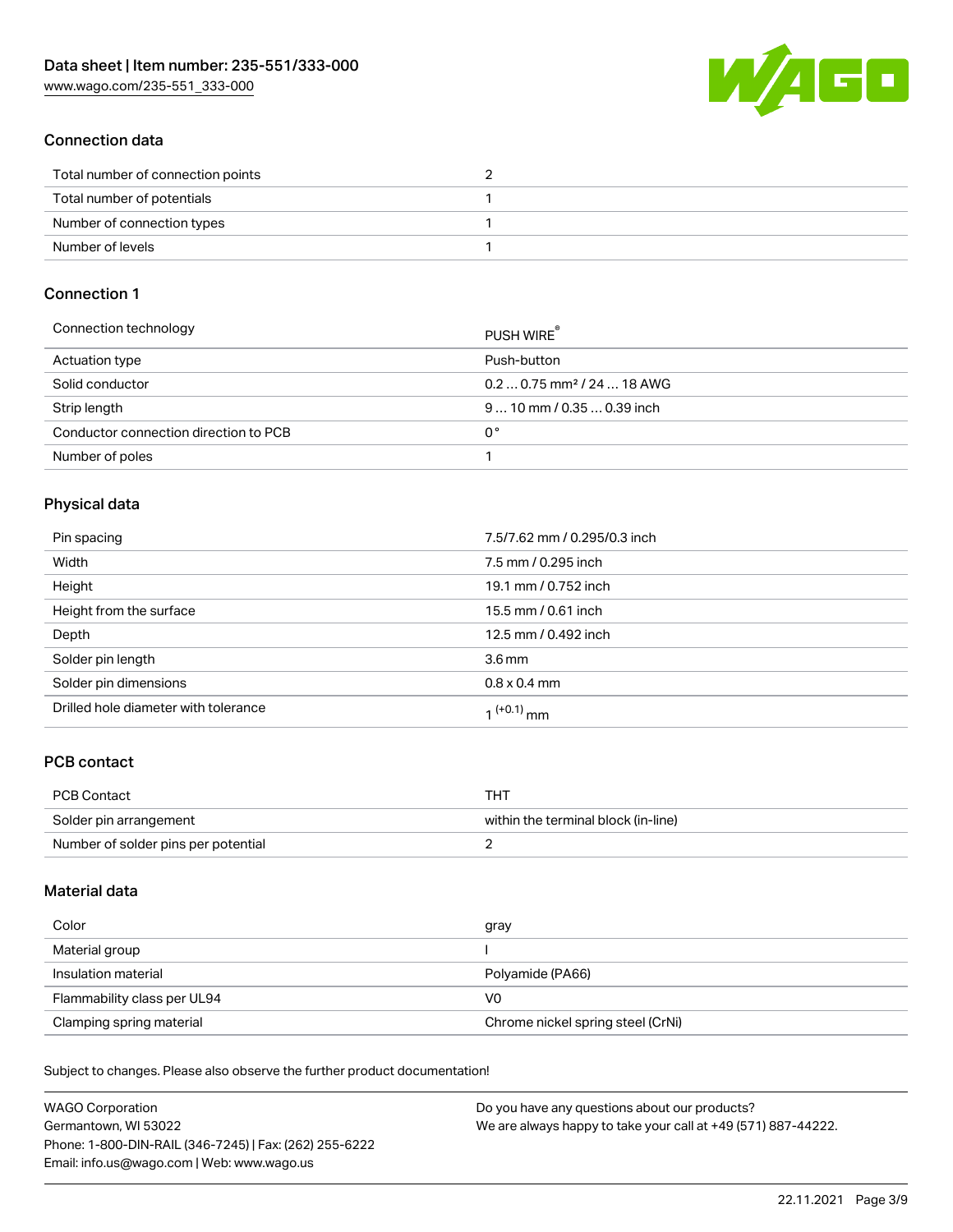[www.wago.com/235-551\\_333-000](http://www.wago.com/235-551_333-000)



| Contact material | Electrolytic copper (E <sub>Cu</sub> ) |
|------------------|----------------------------------------|
| Contact plating  | tin-plated                             |
| Fire load        | $0.016$ MJ                             |
| Weight           | 0.8 <sub>g</sub>                       |
|                  |                                        |

# Environmental requirements

| Limit temperature range | $. +105 °C$<br>-60 |
|-------------------------|--------------------|
|-------------------------|--------------------|

## Commercial data

| Product Group         | 4 (Printed Circuit) |
|-----------------------|---------------------|
| PU (SPU)              | 600 (100) Stück     |
| Packaging type        | box                 |
| Country of origin     | CΝ                  |
| <b>GTIN</b>           | 4044918831291       |
| Customs tariff number | 8536904000          |

# Approvals / Certificates

#### Country specific Approvals

| Logo   | Approval                               | <b>Additional Approval Text</b> | Certificate<br>name |
|--------|----------------------------------------|---------------------------------|---------------------|
| Œ<br>≈ | <b>CSA</b><br>DEKRA Certification B.V. | C <sub>22.2</sub>               | 1673956             |

#### UL-Approvals

|      |                               |                          | Certificate |
|------|-------------------------------|--------------------------|-------------|
| Logo | Approval                      | Additional Approval Text | name        |
|      | UL                            | $\overline{\phantom{a}}$ | E45172      |
| J    | UL International Germany GmbH |                          |             |

#### Required accessories

End plates

End plate

Item no.: 235-100 End plate; snap-fit type; 1 mm thick; gray [www.wago.com/235-100](http://www.wago.com/235-100)

Subject to changes. Please also observe the further product documentation!

WAGO Corporation Germantown, WI 53022 Phone: 1-800-DIN-RAIL (346-7245) | Fax: (262) 255-6222 Email: info.us@wago.com | Web: www.wago.us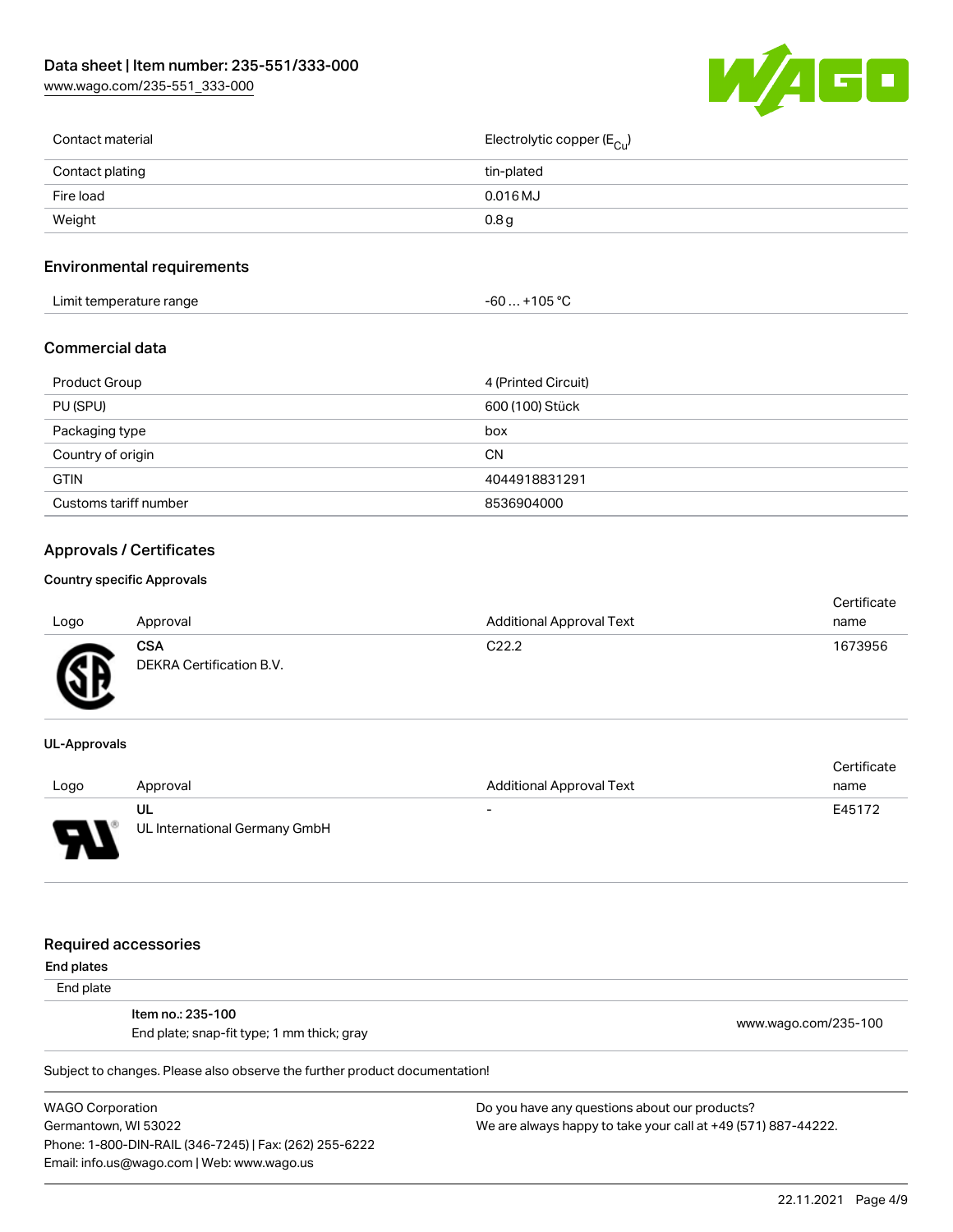

# Optional accessories

# Ferrules

| Ferrule       |                                                                                                                                                                                    |                      |
|---------------|------------------------------------------------------------------------------------------------------------------------------------------------------------------------------------|----------------------|
|               | Item no.: 216-101<br>Ferrule; Sleeve for 0.5 mm <sup>2</sup> / AWG 22; uninsulated; electro-tin plated; silver-colored                                                             | www.wago.com/216-101 |
| Ť.            | Item no.: 216-104<br>Ferrule; Sleeve for 1.5 mm <sup>2</sup> / AWG 16; uninsulated; electro-tin plated; silver-colored                                                             | www.wago.com/216-104 |
|               | Item no.: 216-106<br>Ferrule; Sleeve for 2.5 mm <sup>2</sup> / AWG 14; uninsulated; electro-tin plated; silver-colored                                                             | www.wago.com/216-106 |
|               | Item no.: 216-107<br>Ferrule; Sleeve for 4 mm <sup>2</sup> / AWG 12; uninsulated; electro-tin plated                                                                               | www.wago.com/216-107 |
| ſ             | Item no.: 216-108<br>Ferrule; Sleeve for 6 mm <sup>2</sup> / AWG 10; uninsulated; electro-tin plated; silver-colored                                                               | www.wago.com/216-108 |
| I             | Item no.: 216-109<br>Ferrule; Sleeve for 10 mm <sup>2</sup> / AWG 8; uninsulated; electro-tin plated                                                                               | www.wago.com/216-109 |
|               | Item no.: 216-102<br>Ferrule; Sleeve for 0.75 mm <sup>2</sup> / AWG 20; uninsulated; electro-tin plated; silver-colored                                                            | www.wago.com/216-102 |
|               | Item no.: 216-103<br>Ferrule; Sleeve for 1 mm <sup>2</sup> / AWG 18; uninsulated; electro-tin plated                                                                               | www.wago.com/216-103 |
| Ω             | Item no.: 216-110<br>Ferrule; Sleeve for 16 mm <sup>2</sup> / AWG 6; uninsulated; electro-tin plated; metallic brown                                                               | www.wago.com/216-110 |
| $\frac{1}{3}$ | Item no.: 216-123<br>Ferrule; Sleeve for 1 mm <sup>2</sup> / AWG 18; uninsulated; electro-tin plated; silver-colored                                                               | www.wago.com/216-123 |
|               | Item no.: 216-122<br>Ferrule; Sleeve for 0.75 mm <sup>2</sup> / AWG 20; uninsulated; electro-tin plated; silver-colored                                                            | www.wago.com/216-122 |
|               | Item no.: 216-124<br>Ferrule; Sleeve for 1.5 mm <sup>2</sup> / AWG 16; uninsulated; electro-tin plated                                                                             | www.wago.com/216-124 |
|               | Item no.: 216-142<br>Ferrule; Sleeve for 0.75 mm <sup>2</sup> / 18 AWG; uninsulated; electro-tin plated; electrolytic copper; gastight<br>crimped; acc. to DIN 46228, Part 1/08.92 | www.wago.com/216-142 |
|               | Item no.: 216-132<br>Ferrule; Sleeve for 0.34 mm <sup>2</sup> / AWG 24; uninsulated; electro-tin plated                                                                            | www.wago.com/216-132 |
|               | Item no.: 216-121<br>Ferrule; Sleeve for 0.5 mm <sup>2</sup> / AWG 22; uninsulated; electro-tin plated; silver-colored                                                             | www.wago.com/216-121 |
|               | Item no.: 216-143<br>Ferrule; Sleeve for 1 mm <sup>2</sup> / AWG 18; uninsulated; electro-tin plated; electrolytic copper; gastight<br>crimped; acc. to DIN 46228, Part 1/08.92    | www.wago.com/216-143 |
|               |                                                                                                                                                                                    |                      |

Subject to changes. Please also observe the further product documentation!

WAGO Corporation Germantown, WI 53022 Phone: 1-800-DIN-RAIL (346-7245) | Fax: (262) 255-6222 Email: info.us@wago.com | Web: www.wago.us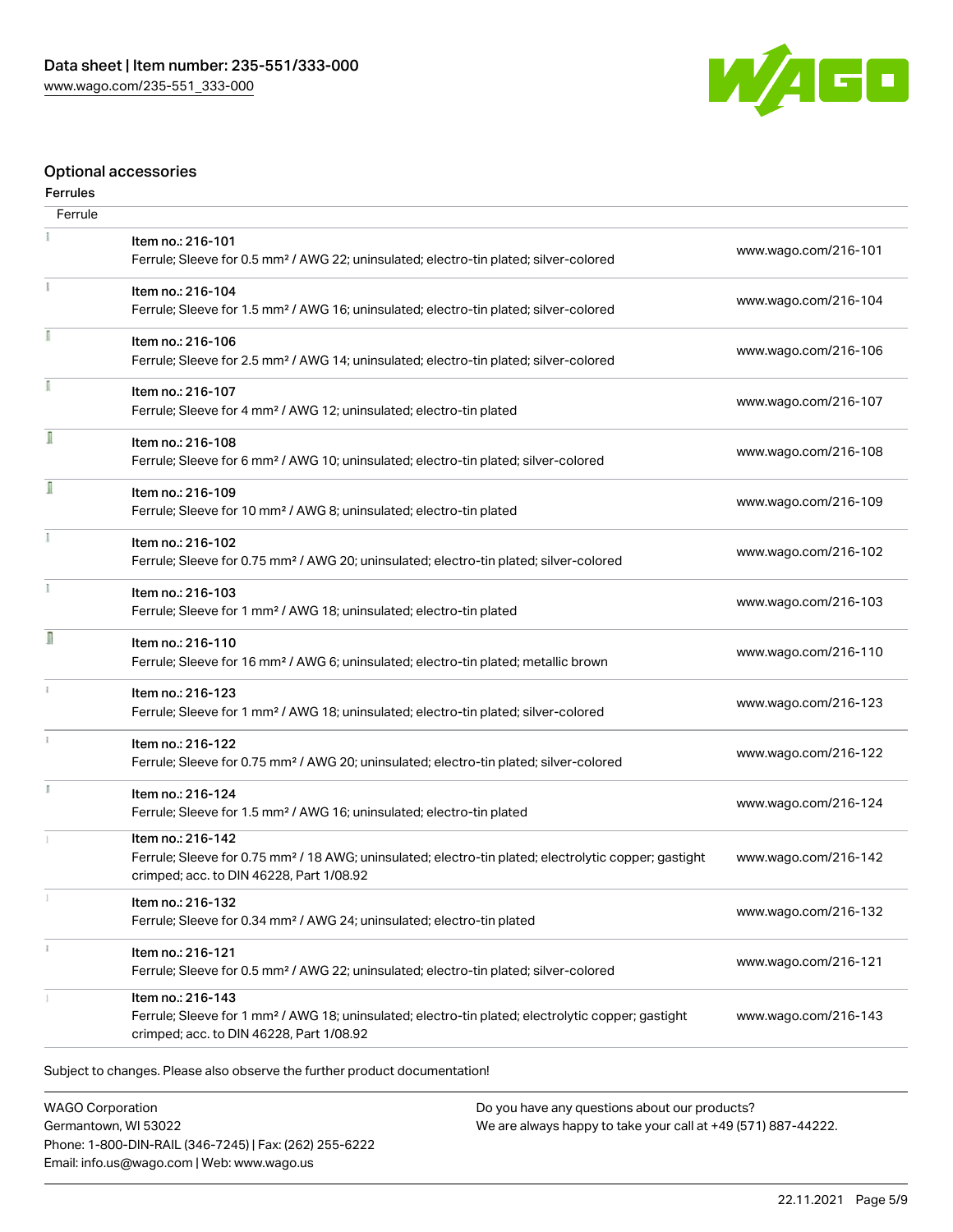# Data sheet | Item number: 235-551/333-000

[www.wago.com/235-551\\_333-000](http://www.wago.com/235-551_333-000)



|    | Item no.: 216-131<br>Ferrule; Sleeve for 0.25 mm <sup>2</sup> / AWG 24; uninsulated; electro-tin plated; silver-colored                                                                                    | www.wago.com/216-131 |
|----|------------------------------------------------------------------------------------------------------------------------------------------------------------------------------------------------------------|----------------------|
| 1. | Item no.: 216-141<br>Ferrule; Sleeve for 0.5 mm <sup>2</sup> / 20 AWG; uninsulated; electro-tin plated; electrolytic copper; gastight<br>crimped; acc. to DIN 46228, Part 1/08.92                          | www.wago.com/216-141 |
| s. | Item no.: 216-152<br>Ferrule; Sleeve for 0.34 mm <sup>2</sup> / AWG 24; uninsulated; electro-tin plated                                                                                                    | www.wago.com/216-152 |
| ۸  | Item no.: 216-203<br>Ferrule; Sleeve for 1 mm <sup>2</sup> / AWG 18; insulated; electro-tin plated; red                                                                                                    | www.wago.com/216-203 |
| Ä  | Item no.: 216-206<br>Ferrule; Sleeve for 2.5 mm <sup>2</sup> / AWG 14; insulated; electro-tin plated; blue                                                                                                 | www.wago.com/216-206 |
|    | Item no.: 216-207<br>Ferrule; Sleeve for 4 mm <sup>2</sup> / AWG 12; insulated; electro-tin plated; gray                                                                                                   | www.wago.com/216-207 |
|    | Item no.: 216-202<br>Ferrule; Sleeve for 0.75 mm <sup>2</sup> / 18 AWG; insulated; electro-tin plated; gray                                                                                                | www.wago.com/216-202 |
|    | Item no.: 216-151<br>Ferrule; Sleeve for 0.25 mm <sup>2</sup> / AWG 24; uninsulated; electro-tin plated                                                                                                    | www.wago.com/216-151 |
| Ă  | Item no.: 216-204<br>Ferrule; Sleeve for 1.5 mm <sup>2</sup> / AWG 16; insulated; electro-tin plated; black                                                                                                | www.wago.com/216-204 |
| I  | Item no.: 216-209<br>Ferrule; Sleeve for 10 mm <sup>2</sup> / AWG 8; insulated; electro-tin plated; red                                                                                                    | www.wago.com/216-209 |
|    | Item no.: 216-205<br>Ferrule; Sleeve for 2.08 mm <sup>2</sup> / AWG 14; insulated; electro-tin plated; yellow                                                                                              | www.wago.com/216-205 |
|    | Item no.: 216-144<br>Ferrule; Sleeve for 1.5 mm <sup>2</sup> / AWG 16; uninsulated; electro-tin plated; electrolytic copper; gastight<br>crimped; acc. to DIN 46228, Part 1/08.92; silver-colored          | www.wago.com/216-144 |
|    | Item no.: 216-208<br>Ferrule; Sleeve for 6 mm <sup>2</sup> / AWG 10; insulated; electro-tin plated; electrolytic copper; gastight crimped; www.wago.com/216-208<br>acc. to DIN 46228, Part 4/09.90; yellow |                      |
|    | ltem no.: 216-201<br>Ferrule; Sleeve for 0.5 mm <sup>2</sup> / 20 AWG; insulated; electro-tin plated; white                                                                                                | www.wago.com/216-201 |
| ٠  | Item no.: 216-223<br>Ferrule; Sleeve for 1 mm <sup>2</sup> / AWG 18; insulated; electro-tin plated; red                                                                                                    | www.wago.com/216-223 |
| ł  | Item no.: 216-210<br>Ferrule; Sleeve for 16 mm <sup>2</sup> / AWG 6; insulated; electro-tin plated; electrolytic copper; gastight crimped; www.wago.com/216-210<br>acc. to DIN 46228, Part 4/09.90; blue   |                      |
|    | Item no.: 216-241<br>Ferrule; Sleeve for 0.5 mm <sup>2</sup> / 20 AWG; insulated; electro-tin plated; electrolytic copper; gastight<br>crimped; acc. to DIN 46228, Part 4/09.90; white                     | www.wago.com/216-241 |
|    | Item no.: 216-242                                                                                                                                                                                          |                      |

Subject to changes. Please also observe the further product documentation!

| <b>WAGO Corporation</b>                                | Do you have any questions about our products?                 |
|--------------------------------------------------------|---------------------------------------------------------------|
| Germantown, WI 53022                                   | We are always happy to take your call at +49 (571) 887-44222. |
| Phone: 1-800-DIN-RAIL (346-7245)   Fax: (262) 255-6222 |                                                               |
| Email: info.us@wago.com   Web: www.wago.us             |                                                               |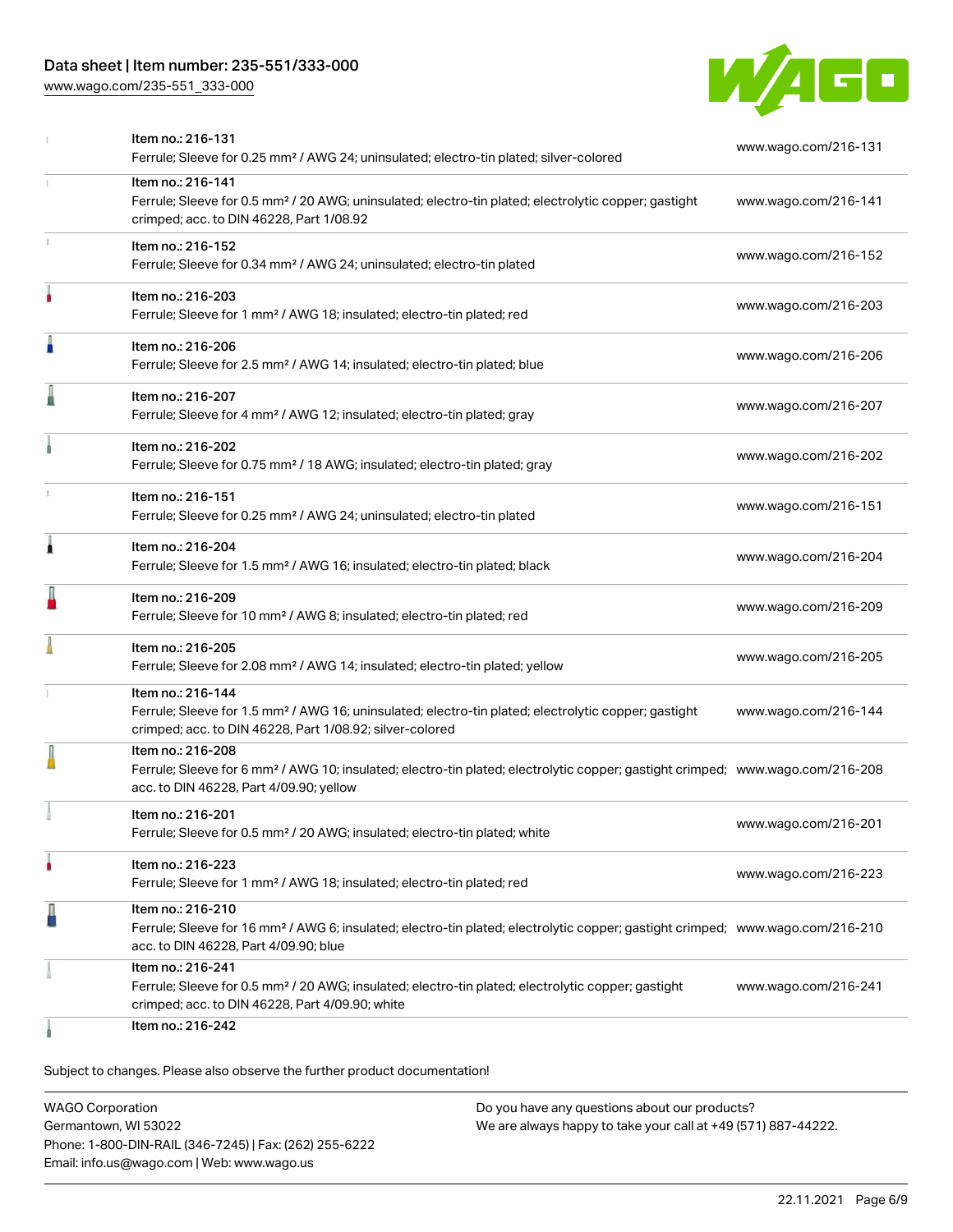[www.wago.com/235-551\\_333-000](http://www.wago.com/235-551_333-000)



|   | Ferrule; Sleeve for 0.75 mm <sup>2</sup> / 18 AWG; insulated; electro-tin plated; electrolytic copper; gastight<br>crimped; acc. to DIN 46228, Part 4/09.90; gray                                          | www.wago.com/216-242 |
|---|------------------------------------------------------------------------------------------------------------------------------------------------------------------------------------------------------------|----------------------|
|   | Item no.: 216-222<br>Ferrule; Sleeve for 0.75 mm <sup>2</sup> / 18 AWG; insulated; electro-tin plated; gray                                                                                                | www.wago.com/216-222 |
|   | Item no.: 216-221<br>Ferrule; Sleeve for 0.5 mm <sup>2</sup> / 20 AWG; insulated; electro-tin plated; white                                                                                                | www.wago.com/216-221 |
|   | Item no.: 216-224<br>Ferrule; Sleeve for 1.5 mm <sup>2</sup> / AWG 16; insulated; electro-tin plated; black                                                                                                | www.wago.com/216-224 |
| ۸ | Item no.: 216-243<br>Ferrule; Sleeve for 1 mm <sup>2</sup> / AWG 18; insulated; electro-tin plated; electrolytic copper; gastight crimped; www.wago.com/216-243<br>acc. to DIN 46228, Part 4/09.90; red    |                      |
| Â | Item no.: 216-244<br>Ferrule; Sleeve for 1.5 mm <sup>2</sup> / AWG 16; insulated; electro-tin plated; electrolytic copper; gastight<br>crimped; acc. to DIN 46228, Part 4/09.90; black                     | www.wago.com/216-244 |
|   | Item no.: 216-263<br>Ferrule; Sleeve for 1 mm <sup>2</sup> / AWG 18; insulated; electro-tin plated; electrolytic copper; gastight crimped; www.wago.com/216-263<br>acc. to DIN 46228, Part 4/09.90; red    |                      |
| ñ | Item no.: 216-246<br>Ferrule; Sleeve for 2.5 mm <sup>2</sup> / AWG 14; insulated; electro-tin plated; electrolytic copper; gastight<br>crimped; acc. to DIN 46228, Part 4/09.90; blue                      | www.wago.com/216-246 |
| п | Item no.: 216-266<br>Ferrule; Sleeve for 2.5 mm <sup>2</sup> / AWG 14; insulated; electro-tin plated; electrolytic copper; gastight<br>crimped; acc. to DIN 46228, Part 4/09.90; blue                      | www.wago.com/216-266 |
| 1 | Item no.: 216-264<br>Ferrule; Sleeve for 1.5 mm <sup>2</sup> / AWG 16; insulated; electro-tin plated; electrolytic copper; gastight<br>crimped; acc. to DIN 46228, Part 4/09.90; black                     | www.wago.com/216-264 |
| Ă | Item no.: 216-284<br>Ferrule; Sleeve for 1.5 mm <sup>2</sup> / AWG 16; insulated; electro-tin plated; electrolytic copper; gastight<br>crimped; acc. to DIN 46228, Part 4/09.90; black                     | www.wago.com/216-284 |
|   | Item no.: 216-286<br>Ferrule; Sleeve for 2.5 mm <sup>2</sup> / AWG 14; insulated; electro-tin plated; electrolytic copper; gastight<br>crimped; acc. to DIN 46228, Part 4/09.90; blue                      | www.wago.com/216-286 |
|   | Item no.: 216-287<br>Ferrule; Sleeve for 4 mm <sup>2</sup> / AWG 12; insulated; electro-tin plated; electrolytic copper; gastight crimped; www.wago.com/216-287<br>acc. to DIN 46228, Part 4/09.90; gray   |                      |
|   | Item no.: 216-262<br>Ferrule; Sleeve for 0.75 mm <sup>2</sup> / 18 AWG; insulated; electro-tin plated; electrolytic copper; gastight<br>crimped; acc. to DIN 46228, Part 4/09.90; gray                     | www.wago.com/216-262 |
| l | Item no.: 216-288<br>Ferrule; Sleeve for 6 mm <sup>2</sup> / AWG 10; insulated; electro-tin plated; electrolytic copper; gastight crimped; www.wago.com/216-288<br>acc. to DIN 46228, Part 4/09.90; yellow |                      |
| l | Item no.: 216-289<br>Ferrule; Sleeve for 10 mm <sup>2</sup> / AWG 8; insulated; electro-tin plated; electrolytic copper; gastight crimped; www.wago.com/216-289<br>acc. to DIN 46228, Part 4/09.90; red    |                      |
|   | Item no.: 216-301                                                                                                                                                                                          |                      |

Subject to changes. Please also observe the further product documentation!

| <b>WAGO Corporation</b>                                | Do you have any questions about our products?                 |
|--------------------------------------------------------|---------------------------------------------------------------|
| Germantown, WI 53022                                   | We are always happy to take your call at +49 (571) 887-44222. |
| Phone: 1-800-DIN-RAIL (346-7245)   Fax: (262) 255-6222 |                                                               |
| Email: info.us@wago.com   Web: www.wago.us             |                                                               |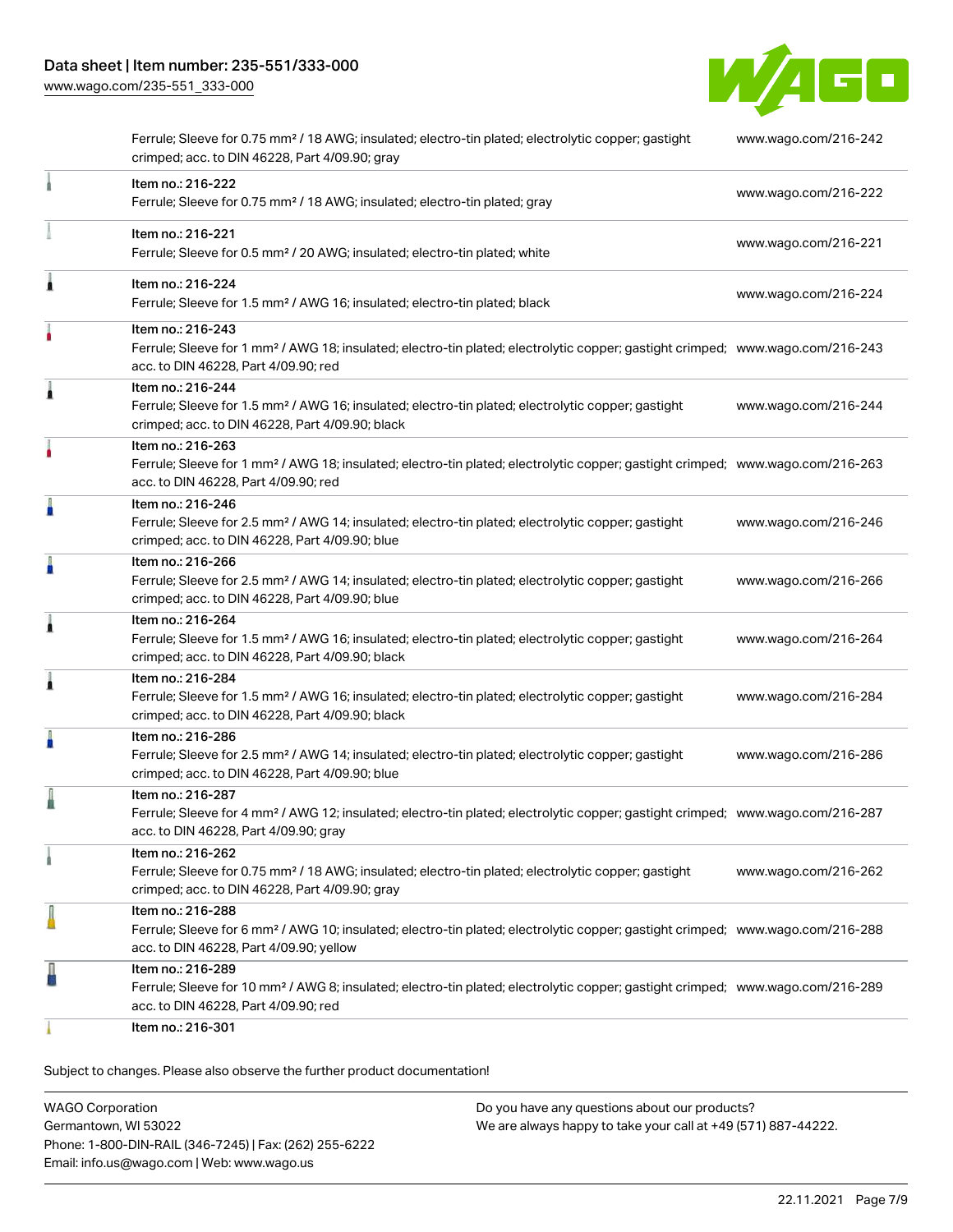

Ferrule; Sleeve for 0.25 mm² / AWG 24; insulated; electro-tin plated; yellow [www.wago.com/216-301](http://www.wago.com/216-301)

| Item no.: 216-321<br>Ferrule; Sleeve for 0.25 mm <sup>2</sup> / AWG 24; insulated; electro-tin plated; yellow                                                                                            | www.wago.com/216-321 |
|----------------------------------------------------------------------------------------------------------------------------------------------------------------------------------------------------------|----------------------|
| Item no.: 216-322<br>Ferrule; Sleeve for 0.34 mm <sup>2</sup> / 22 AWG; insulated; electro-tin plated; green                                                                                             | www.wago.com/216-322 |
| Item no.: 216-267<br>Ferrule; Sleeve for 4 mm <sup>2</sup> / AWG 12; insulated; electro-tin plated; electrolytic copper; gastight crimped; www.wago.com/216-267<br>acc. to DIN 46228, Part 4/09.90; gray |                      |
| Item no.: 216-302<br>Ferrule; Sleeve for 0.34 mm <sup>2</sup> / 22 AWG; insulated; electro-tin plated; light turquoise                                                                                   | www.wago.com/216-302 |

# **Downloads**

Documentation

| <b>Additional Information</b> |            |        |          |
|-------------------------------|------------|--------|----------|
| Technical explanations        | 2019 Apr 3 | pdf    | Download |
|                               |            | 2.0 MB |          |

# CAD files

#### CAE data

| EPLAN Data Portal 235-551/333-000 | URL | Download |
|-----------------------------------|-----|----------|
| EPLAN Data Portal 235-551/333-000 | URL | Download |

#### PCB Design

| Symbol and Footprint 235-551/333-000                                                | URL | Download |
|-------------------------------------------------------------------------------------|-----|----------|
| CAx data for your PCB design, consisting of "schematic symbols and PCB footprints", |     |          |
| allow easy integration of the WAGO component into your development environment.     |     |          |

#### Supported formats:

- $\blacksquare$ Accel EDA 14 & 15
- $\blacksquare$ Altium 6 to current version
- $\blacksquare$ Cadence Allegro
- П DesignSpark
- $\blacksquare$ Eagle Libraries
- $\blacksquare$ KiCad
- $\blacksquare$ Mentor Graphics BoardStation

Subject to changes. Please also observe the further product documentation!

WAGO Corporation Germantown, WI 53022 Phone: 1-800-DIN-RAIL (346-7245) | Fax: (262) 255-6222 Email: info.us@wago.com | Web: www.wago.us